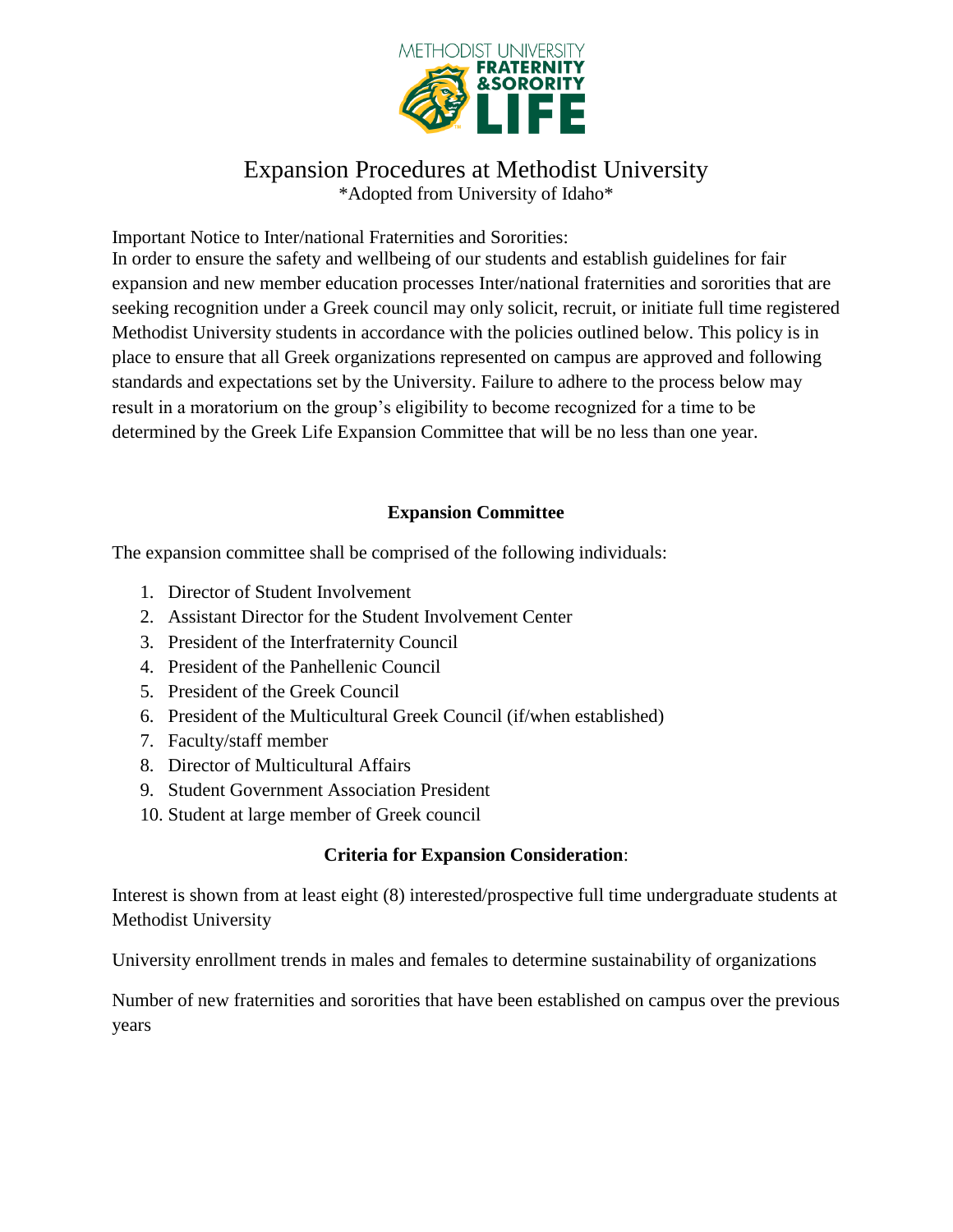Sororities belonging to the National Panhellenic Conference will follow all rules and regulations following the expansion process set forth by NPC. Expansion information can be found by visiting<https://www.npcwomen.org/extension-info.aspx>

### **Statement on Interest Groups and Colonies**

If a national organization is eligible and approved to begin the expansion process it may form an official interest group or colony in order to recruit members to assist in its establishment on campus. The interest group may not engage in any activities restricted to recognized fraternities/sororities, and if the group presents itself as a fully recognized Greek organization at any time it may affect its eligibility for expansion to the campus.

#### **Statement on Recognition**

In order to be a recognized Fraternity or Sorority under the office of Greek Life you must maintain a cumulative GPA of 2.50 or higher and have at least 8 undergraduate interested members (for all new organizations not already established on campus). If a group falls below these requirements for a period longer than one year they will no longer be recognized as a functioning organization.

To be considered for recognition all five steps outlined must be completed

**Step 1**: Submit a written prospectus which must include the following information in the format outlined below.

## **Methodist University History & Alumni Information**

a) Total number of alumni in the surrounding area (within 100 miles)

b) Statement of interest and support of the alumni in establishing a chapter

c) A list of any alumni who may be interested in working with the chapter in an advisory capacity

d) Nearest alumni club/organization/graduate chapter

e) If a group is returning to campus, describe the following:

- 1. Reasons why the chapter became inactive on campus, and when
- 2. How the issue(s) involved have been addressed
- 3. How the group has cleared any debts or circumstances still incomplete from when previously on campus (if applicable)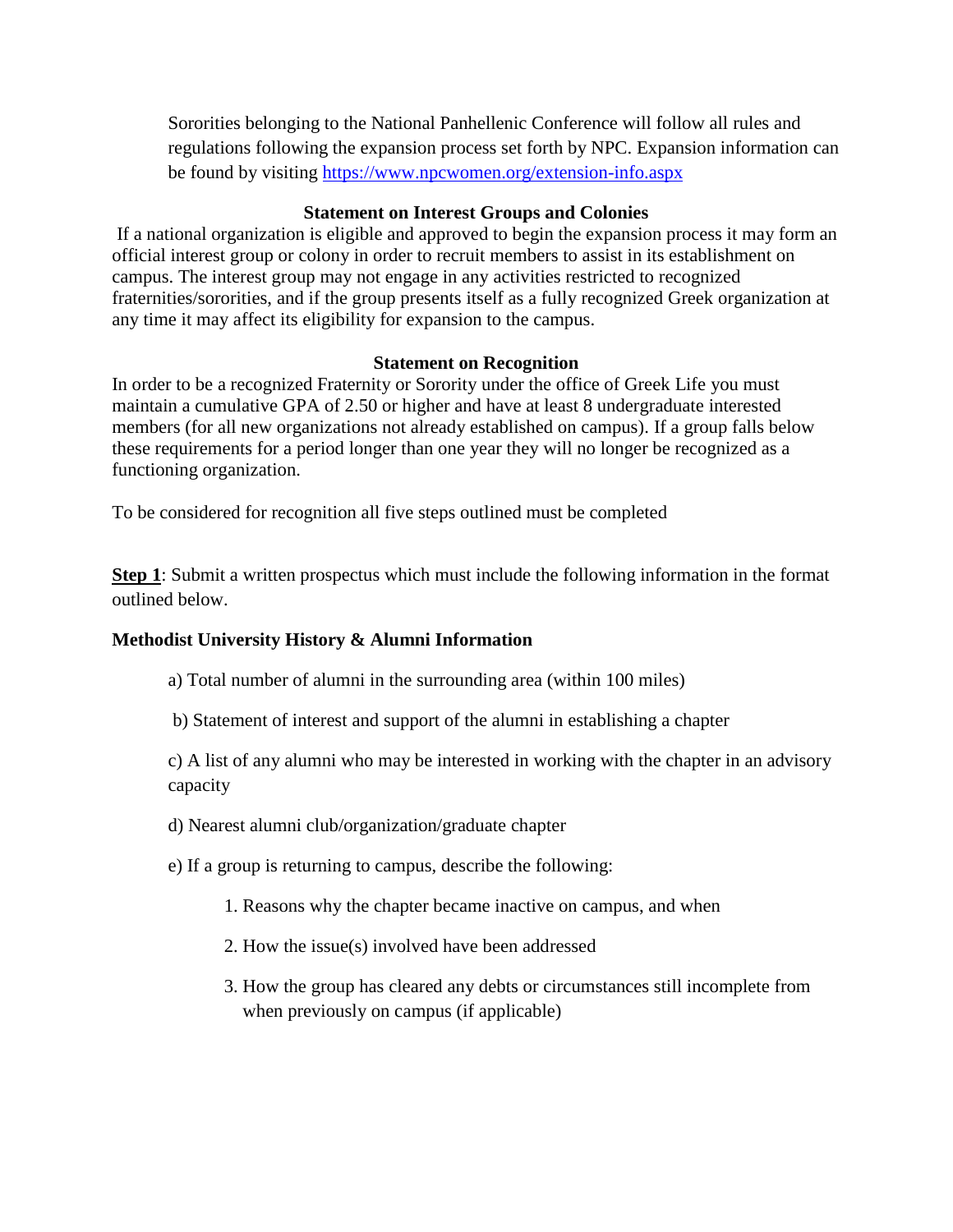#### **Inter/national Headquarters Values, Policies and Publications**

a) A letter of support for expansion from the inter/national headquarters or corporate office

- b) A description of the organizational values and founding principles
- c) A summary of the organizational structure at the chapter and inter/national levels
- d) Constitution and bylaws (inter/national and local if applicable)
- e) Minimal expectations of colony for existence and chartering
- f) Alcohol and substance abuse policy and program
- g) Scholarship policies and programs
- h) Inter/national magazine/publications (if any)
- i) A copy of the organization's insurance certificate

#### **Chapter Development**

a) Please provide the following for three specific time periods: recruitment process of starting a new chapter. Expectations, steps and guidelines to chartering. 5-10 year plan after chartering:

- 1. Membership goals (numbers, GPA)
- 2. Community interaction and service projects
- 3. Campus involvement
- 4. Programming initiatives (educational/cultural/faculty)
- 5. Chapter & alumni board finances
- 6. Fundraising efforts

8. Assistance to be provided to chapters from headquarters/corporate offices (Educational/Leadership Consultant visits, etc.)

#### **Membership Development**

- a) Hazing policy
- b) Membership discrimination policy
- c) Membership education policy and program (New Member Education / Intake)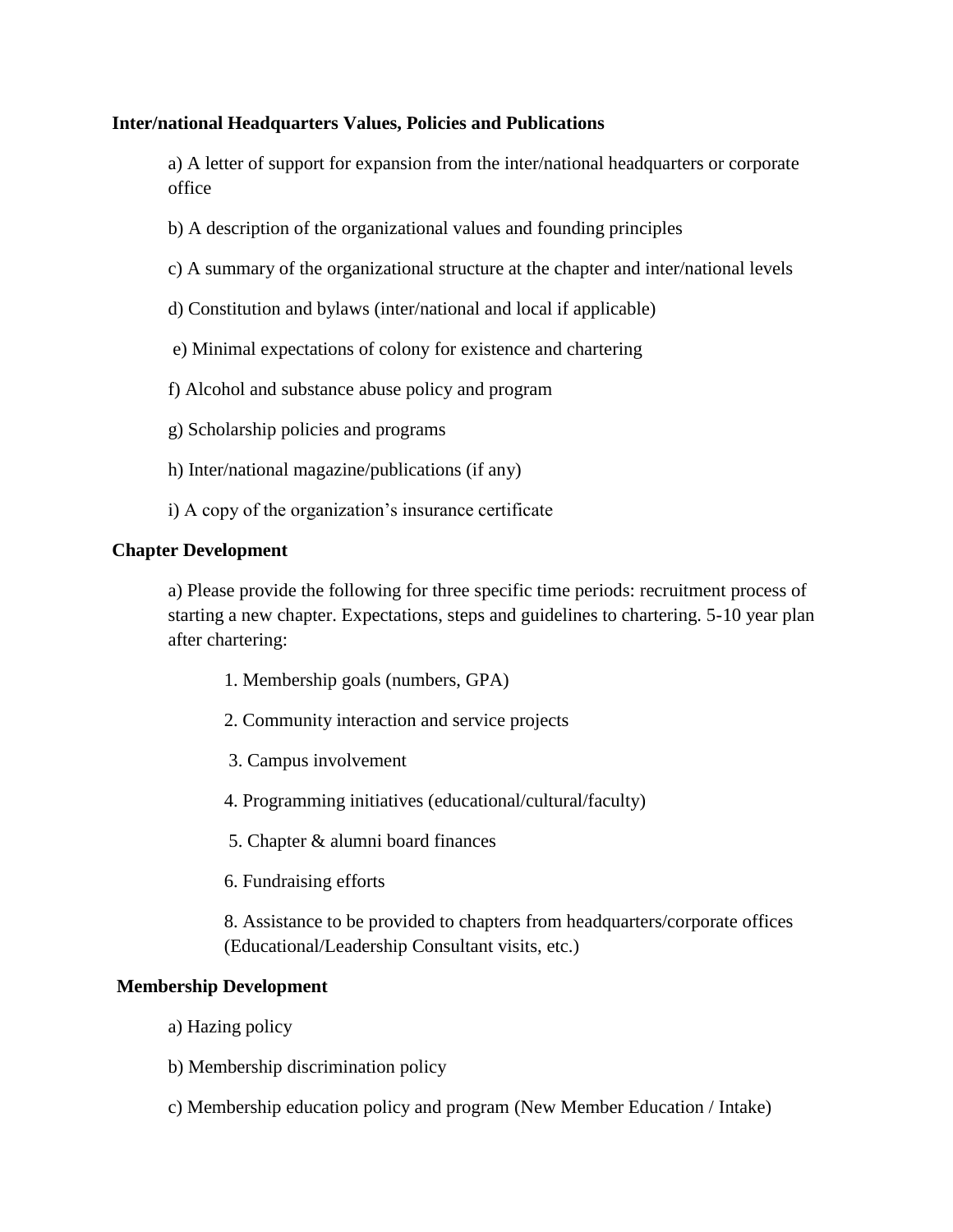#### d) Recruitment/Membership intake policy and program

#### **Information on inter/national strength**

a)Total number of chapters nationwide

b) Total number of chapters and colonies in North Carolina and bordering states

1. Total number of colonizations during the past five (5) years

2. Where, number chartered, number not chartered c) Total number of initiated members

d) Total number of colonizations anticipated in the next calendar year and where

e) The number of chapters closed and/or suspended during the last three (3) academic years, including where, when, and why

f) Average size of chapters on campuses similar to the Methodist University

g) Leadership development and officer transition programs

#### **Additional Information**

- a) A copy of the organization's insurance certificate and coverage
- b) Letter of intent from the inter/national Headquarters Expansion Chairperson
- c) A list of all interested students (if applicable) including Name, Class Status and GPA

All items above, plus any additional information should be sent to:

**Assistant Director for the Student Involvement Center Methodist University Berns Student Center 5400 Ramsey Street Fayetteville NC, 28311**

**Step 2:** The expansion committee will review packets upon receiving them and recommend a number of interested inter/national fraternities and sororities to the Assistant Director for the Student Involvement Center to invite to campus for a presentation. The Assistant Director for the Student Involvement Center will share this recommendation and the packet with all fraternity and sorority presidents and the Vice President for Student Affairs.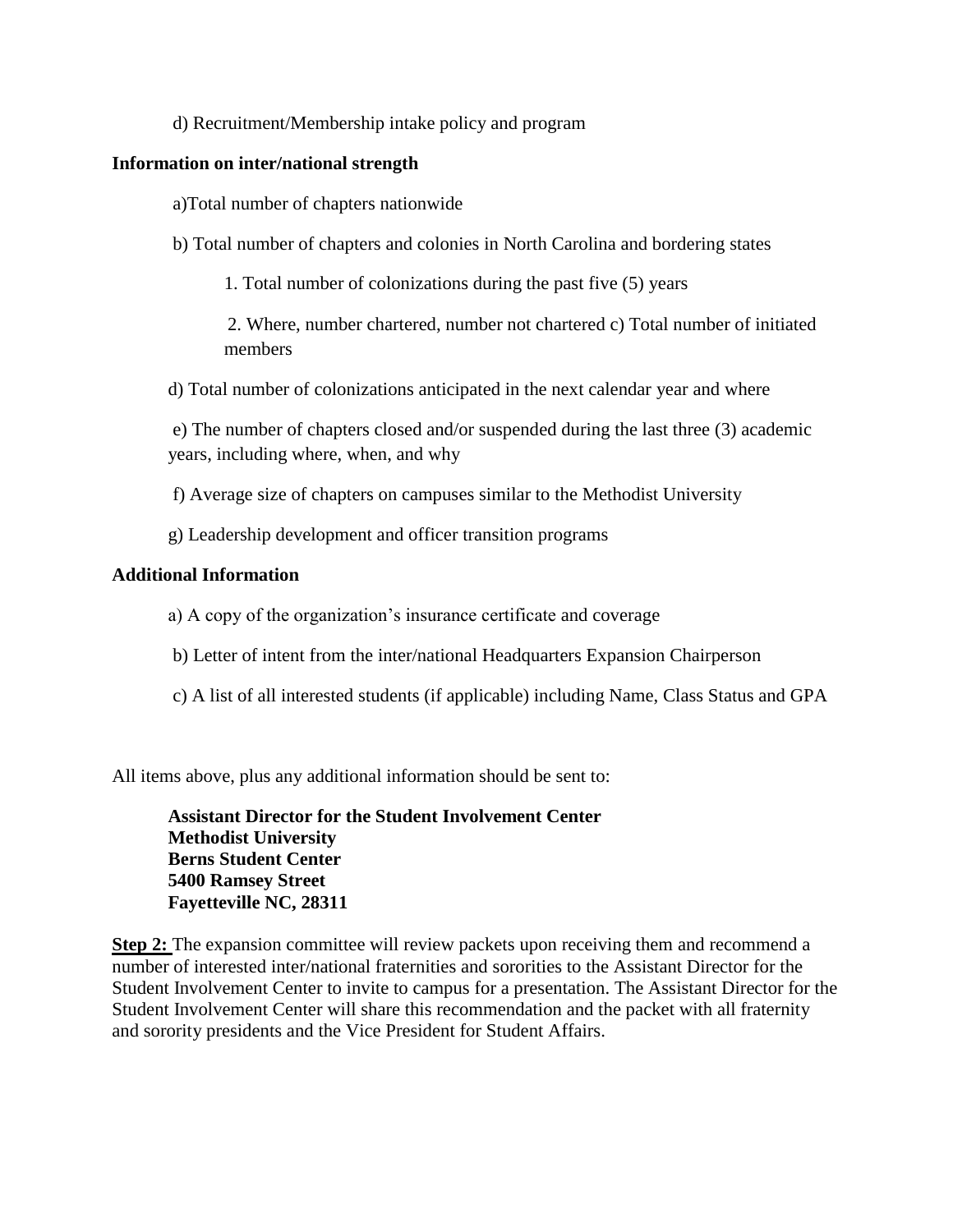**Step 3:** The councils will report back to their chapters to vote whether or not they recommend the petitioning organization for expansion. At the following council meetings there will be a vote under old business whether or not to recommend expanding to this organization. In order to move forward with the expansion process a majority vote will be needed from all councils (2/3) will be needed to proceed with on campus presentations \*this number may change as other councils form\*

**Step 4:** After the approval from councils, The Assistant Director for the Student Involvement Center will work with the inter/national office to officially invite and schedule the interested fraternities /sororities to campus for an official campus presentation. The Assistant Director for the Student Involvement Center will send out official campus notification of expansion presentations and work to book meeting locations. The expansion committee will be present during all presentations and the presentations will be made open to the campus community.

**Step 5:** The Greek Life Expansion Committee will meet to discuss the petitioning organization, taking the vote of the council petitioned as well as the presentation and expansion packet into consideration. The Assistant Director for the Student Involvement Center shall serve as the chair of the committee casting no vote. A majority vote of shall be required from the expansion committee for an organization to move forward.

At the conclusion of the meeting the committee will make a final recommendation to the Vice President for Student Affairs to allow or deny expansion to the petitioning organization.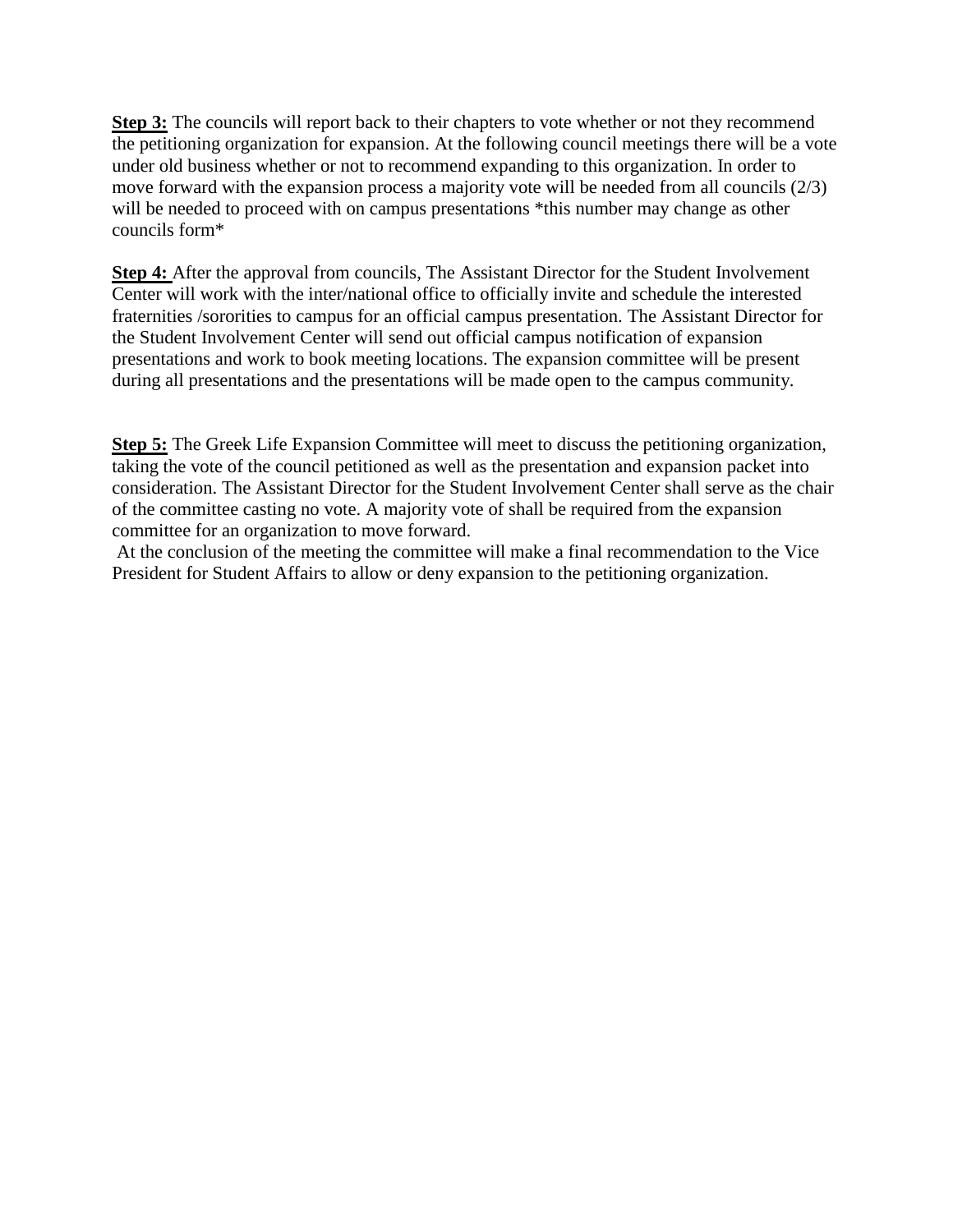# **Methodist University Fraternity & Sorority Life Hazing Policy**

(Student Life Handbook [\(http://www.methodist.edu/student\\_life/handbook.htm\)](http://www.methodist.edu/student_life/handbook.htm)

As used in this policy, hazing is defined as any act committed against a student by another student, acting individually or in concert with others, or aiding or abetting such acts in connection with pledging, being initiated into, affiliating with, holding office in, or maintaining membership in any organization, team, or group affiliated with Methodist University where such acts, either intentionally or unintentionally, has the effect of physically injuring, humiliating, harassing, intimidating, demeaning, or endangering the physical or the emotional health of any student. A violation of the hazing code can occur **on or off campus.** Methodist University will treat any act of hazing involving Methodist University students either on or off campus in precisely the same manner. Under North Carolina state laws, hazing is defined more narrowly as follows: "to subject another student to physical injury as part of an intimidation, or as a prerequisite to membership, into any organized school group, including any society, athletic team, fraternity or sorority, or other similar group." N.C. Gen. Stat. 14-35. Such acts are criminal (Class 2 Misdemeanor) under this statute. In addition to disciplinary action for acts of hazing as defined more broadly by the University, a student who violates the state law definition of hazing is subject to prosecution by local or state authorities. Students who are found in violation of the Methodist University Hazing Policy will be given a minimum penalty of **probation** and may receive a maximum penalty of **expulsion** from the University. As stated above, any student who violates the North Carolina statute on hazing may also face criminal charges.

NC General Statutes - Chapter 14 Article 9 1

## **14-35. Hazing; definition and punishment.**

It is unlawful for any student in attendance at any university, college, or school in this State to engage in hazing, or to aid or abet any other student in the commission of this offense. For the purposes of this section hazing is defined as follows: "to subject another student to physical injury as part of an initiation, or as a prerequisite to membership, into any organized school group, including any society, athletic team, fraternity or sorority, or other similar group." Any violation of this section shall constitute a Class 2 misdemeanor.

Where hazing is alleged or suspected, the Dean of Students, in conjunction with Campus Police, shall conduct a thorough investigation of the facts surrounding the incident. When the investigation produces evidence that hazing activity may be a violation of criminal law or a violation of campus disciplinary standards, the following steps are to be taken.

1. Campus Police will report the facts uncovered in the investigation to law enforcement officials of the appropriate jurisdiction for prosecution as a criminal matter.

2. Campus disciplinary procedures will be initiated, regardless of whether criminal prosecution occurs. The Dean of Students may immediately refer the matter to the campus disciplinary process, or may defer referral until the outcome of the criminal proceedings has been reported. Sanctions which may be imposed through the campus disciplinary procedures include